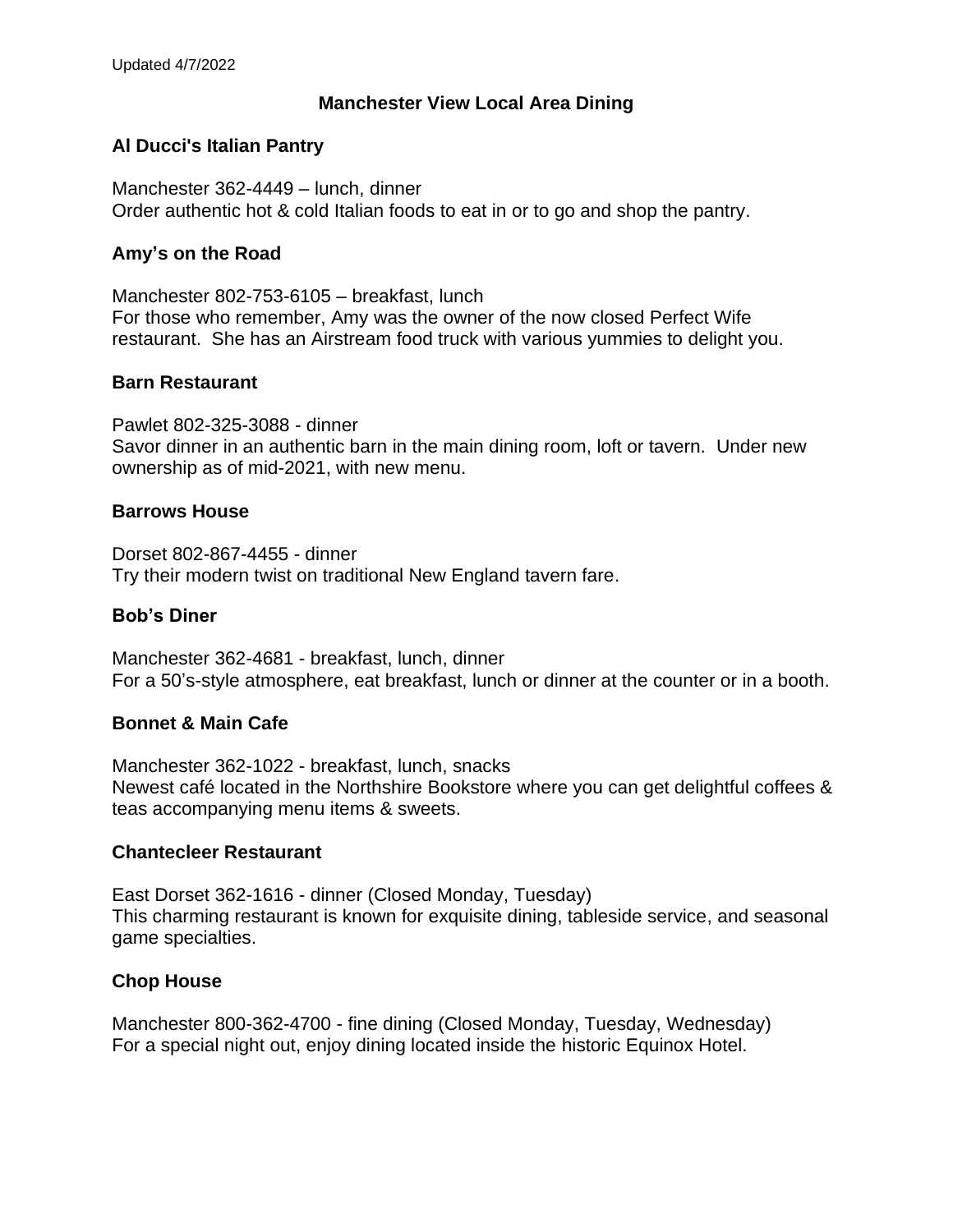# **Christo's Pizza & Pasta**

Manchester 362-2408 – lunch, dinner This trattoria offers authentic Italian specialties on Main St. & is open seven days with late hours & free delivery.

# **Copper Grouse**

Manchester 362-0176 - breakfast, lunch, dinner (Closed Tuesday, Wednesday) A warmly decorated dining room & bar. If weather permits, dine outside on the expansive porch.

# **Depot 62**

Manchester 366-8181 – lunch, dinner Turkish/Mediterranean cuisine is served inside an eclectic furniture store.

## **Depot Street Burgers**

Manchester 362-7500 – lunch, dinner Jumpin' joint serving hot dogs, burgers, salads, fries & more, as well as a Friday Fish Fry.

## **Dorset Inn**

Dorset 802-867-5500 - breakfast, lunch, dinner Have a charming meal inside Vermont's oldest, continuously operating inn.

# **Firefly**

Manchester 362-3721 - lunch and dinner Partake in tavern fare in a local pub.

## **Fire Tower Restaurant & Tavern**

Stratton Village 802-297-2000 – Open 7 days during the winter season Take a trip up the mountain for intriguing dishes and innovative cocktails.

# **Gourmet Deli & Cafe**

Manchester 362-1254 – breakfast, lunch Enjoy a delicious home-cooked meal on the outdoor patio (in season) or inside.

# **Gringo Jack's**

Manchester 362-0836 – lunch, dinner Munch on Mexican cuisine with a Vermont flair, served in a genuine 1850's brick house or, in season, outside, on the lush front patio.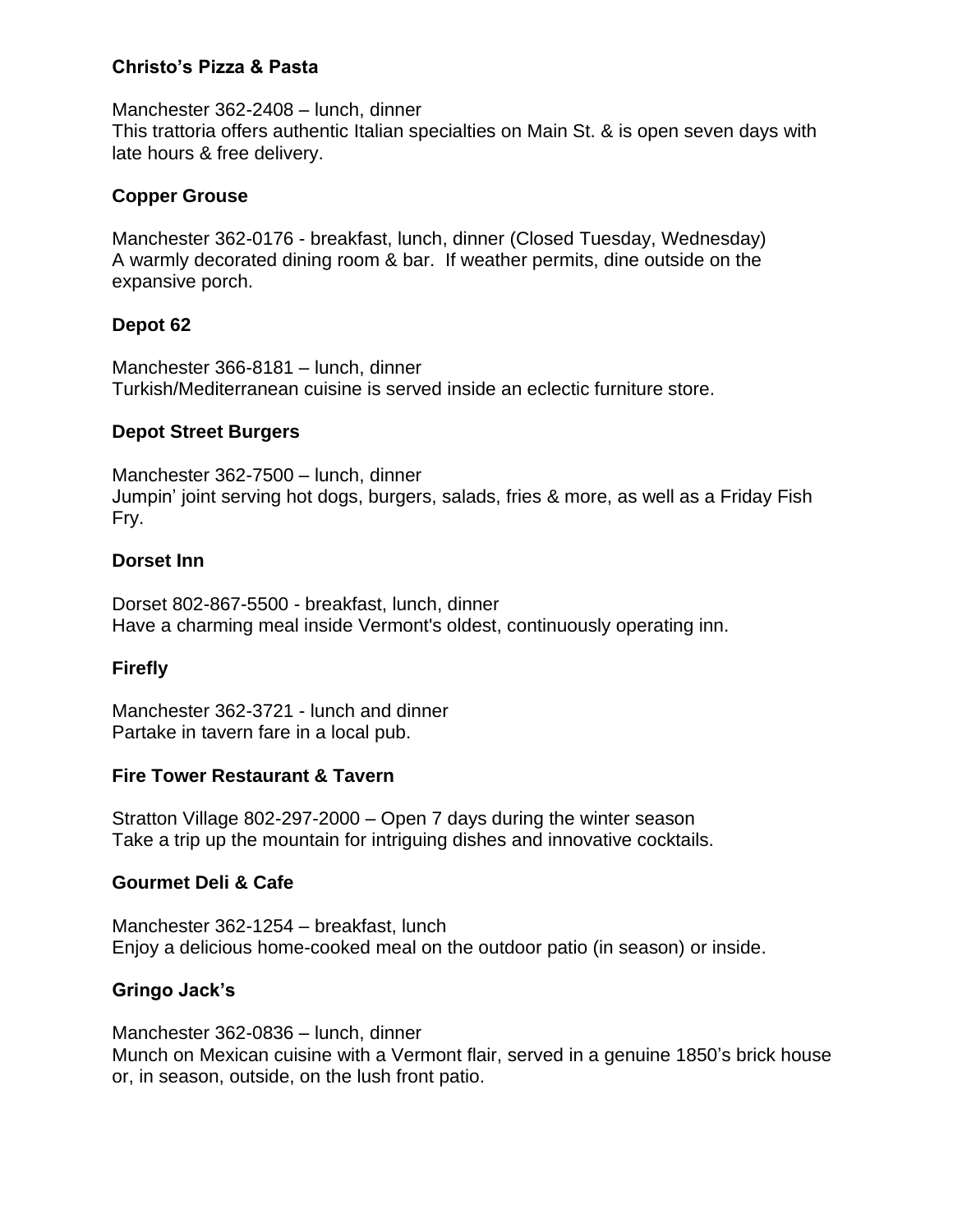# **Hound Dogs**

Manchester 236-2016 - lunch Look for the red truck across from Shaw's market for great franks and other tasty street treats they be cookin' up!

## **Inn at West View Farm**

Dorset 802-867-5715 - dinner (Closed Monday, Tuesday, Wednesday) This restaurant serves Farmhouse Asian cuisine.

# **Jamerican Cuisine Food Truck**

Manchester 802-631-3900 – lunch, dinner You'll enjoy a taste of the Caribbean from this unique food truck, ya mon!

# **Landgrove Inn**

Landgrove 802-824-6673 - dinner (Variable Schedule) Over the river and through the woods, have a great meal in the heart of ski country.

# **Little Rooster Café**

Manchester 362-3496 - breakfast and lunch (Closed Wednesday) Cute and comfy eatery for Vermont breakfasts and creative luncheon specialties make this restaurant stand out. (Cash only).

## **Manchester Pizza House**

Manchester 362-3338 - lunch and dinner Much more than a pizzeria! Devour pizzas, heroes, salads, dinners, and desserts in a roomy dining area with tables, booths, and a small bar. Open late & offers free delivery.

# **Marsh Tavern**

Manchester 362-4700 - breakfast, lunch and dinner Experience wonderful meals at the historic Equinox Hotel.

## **Mistral's at Toll Gate**

Manchester 362-1779 - dinner (Closed Tuesday, Wednesday) Savor exquisite French cuisine in a romantic setting.

## **Moonwink**

Manchester 768-8671 - lunch and dinner Authentic Burmese and Asian specialties in an eat-in or take-out restaurant.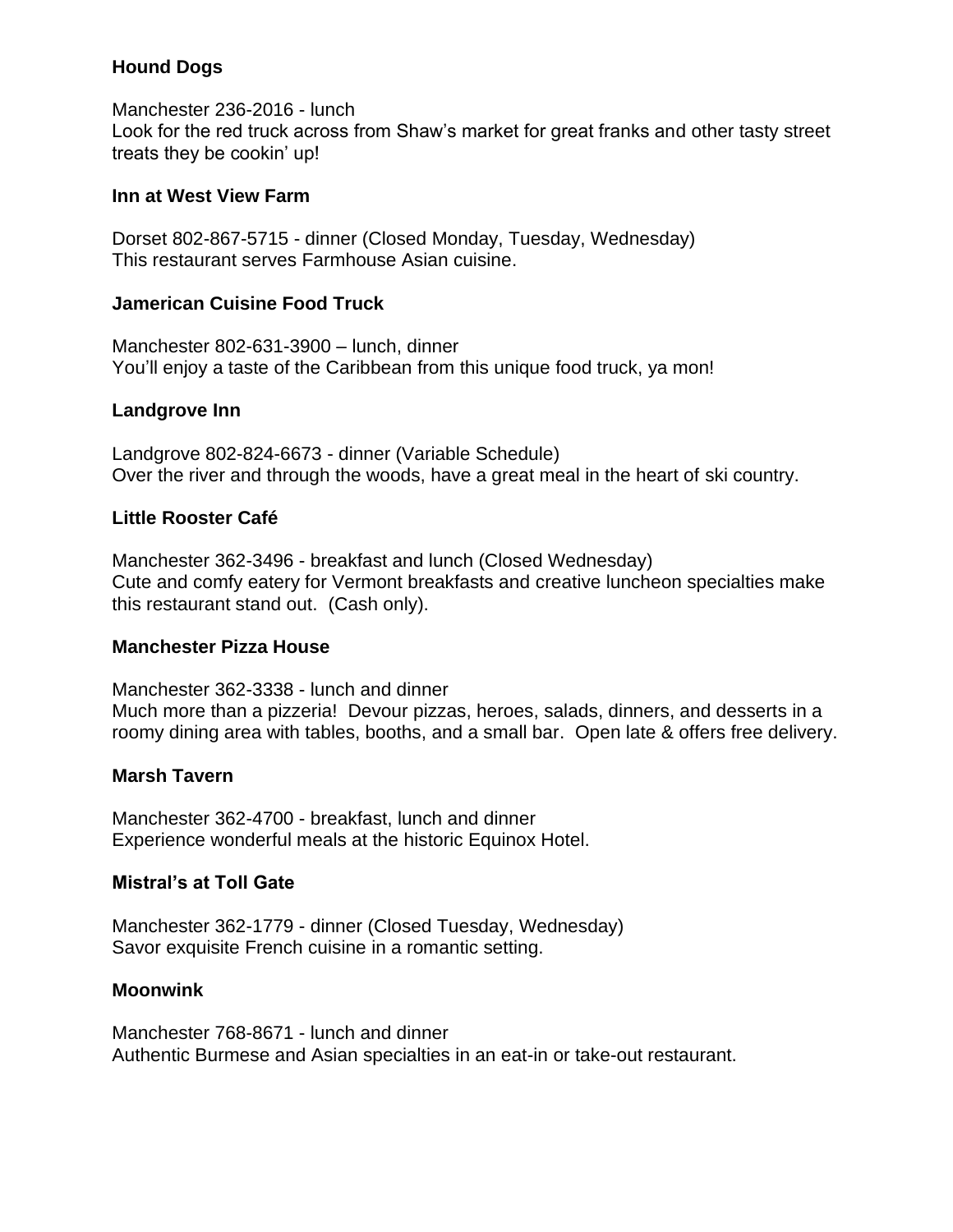## **Mother Myrick's Confectionery**

Manchester 362-1560 – special treats! This is an award-winning dessert and chocolate shop that offers cakes, sundaes and hand-made chocolates. Try the best butter crunch around, and the sweet and tart Lemon Lulu!

## **Mrs. Murphy's Donuts**

Manchester 362-1874 – breakfast all day Good old-fashioned donuts in the center of Manchester; also, egg sandwiches and muffins.

# **Mulligan's of Manchester**

Manchester 362-3663 - lunch and dinner An Irish-style pub with a diverse and eclectic menu.

# **Mulligan's at Stratton**

Stratton Mountain 297-9293 - lunch and dinner Enjoy a wonderful restaurant located in the ski village.

# **Mystic Café & Wine Bar**

Manchester 768-8086 - dinner (closed Sunday, Monday, Tuesday) Eclectic menu served for dinner.

## **Nan Z**

Manchester 362-3532 - lunch With "the hottest buns in town," Nan Z is a little hot dog stand for hot doggers of all ages. Look for the umbrella and Nan on Main Street.

# **Ponce Bistro**

Manchester 768-8095 – breakfast, lunch and dinner Varied menu of fusion cuisine in an intimate setting; BYOB.

## **Raven's Den Steakhouse and Taproom**

Manchester 768-8779 - lunch and dinner (closed Tuesday, Wednesday) Choose a delicious lunch on the weekends, or a dinner with the only salad bar in town included all week long, from an interesting menu in a casual, rustic setting. The bar is very welcoming, and at dinner, order from the bar menu.

# **Red Fox Inn**

Bondville 297-2488 – dinner (Variable Schedule) Dine in a beautiful old Vermont Barn and enjoy American cuisine. Savor Ma Bean's Apple Crumb Pie (maybe a la mode?).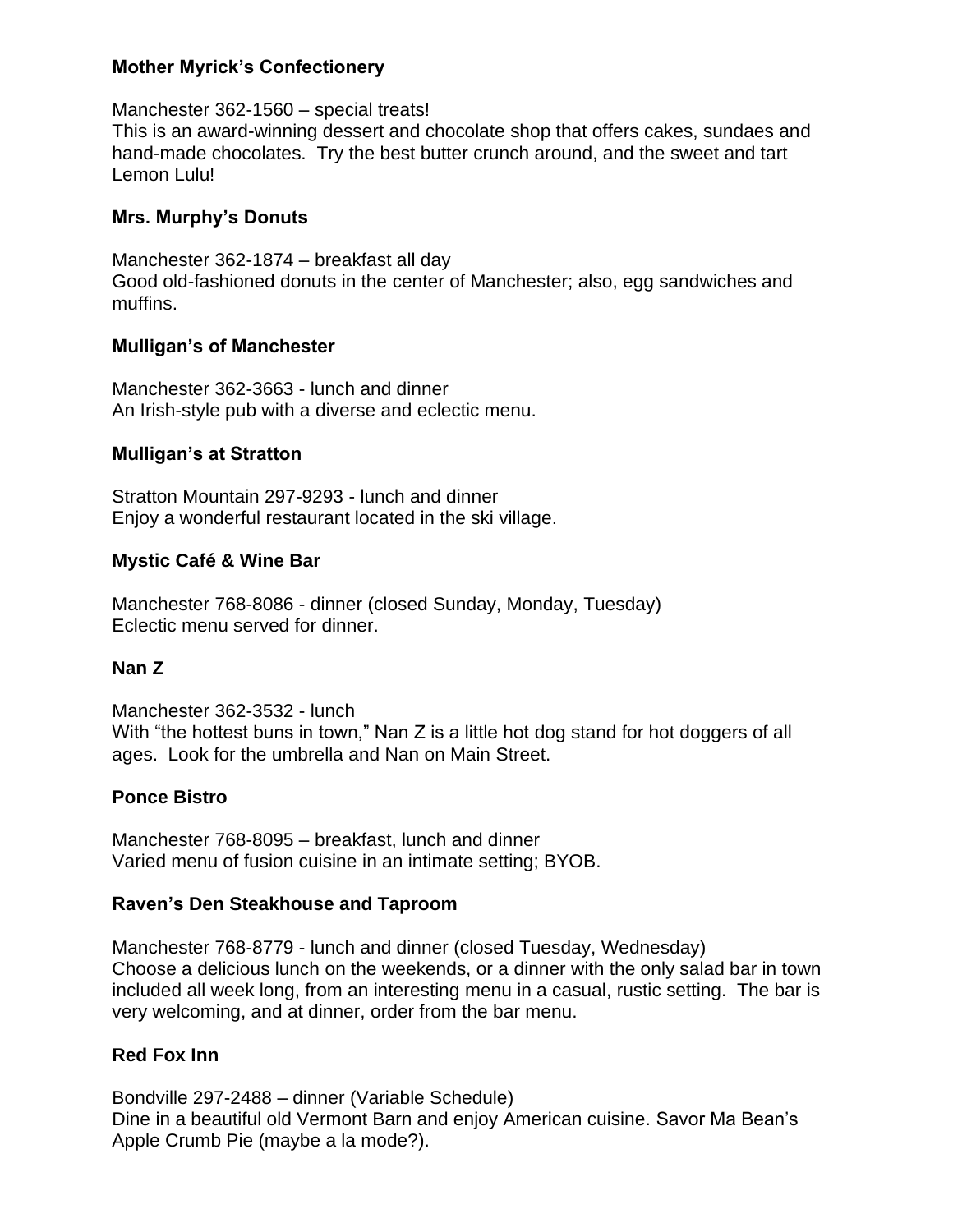## **Reluctant Panther**

Manchester 362-2568 - dinner (closed Sunday, Monday) With its creative menu, you can sample fresh Vermont products and experience fine dining that offers American cuisine favorites.

#### **Seasons**

Manchester 362-7272 - lunch and dinner (Closed Monday, Tuesday, Wednesday) Enjoy seasonally inspired dishes and classic American cuisine in a comfortable setting. Eat outside on the patio, weather permitting.

#### **Silver Fork**

Manchester 768-8444 – dinner (Closed Sunday, Monday) This eclectic restaurant, set in the old Mark Skinner Library, offers intimate fine dining and reservations are essential.

#### **Social House**

Manchester 802-367-3343 - dinner and Sunday brunch (Closed Sunday night, Monday) Delicious chef-made starters, shares and dinners, and a Sunday brunch are what's in store for you at SoHo.

#### **Sushi Boat**

Manchester 366-1888 - lunch and dinner (Closed Saturday, Sunday, Monday) Extensive sushi menu made expertly by Ralph Liu. Soup, salad, and apps.

## **Thai Basil**

Manchester 768-8433 - lunch and dinner (Closed Wednesday) Experience authentic Thai cuisine in the heart of Manchester Center's Main Street.

#### **The Crooked Ram**

Manchester 231-1315 – lunch, dinner (Closed Monday, Tuesday) Sit in the yard out back and try the unique pairings of craft beer, natural wine, and small plates, boards & snacks.

## **The Works Bagel Bakery & Cafe**

Manchester 362-5082 – breakfast, lunch Savor yummy bagels, sammies, wraps, soup & quinoa bowls, smoothies & much more.

#### **Union Underground**

Manchester 367-3951 – lunch and dinner (Closed Monday) Feel like the Green Mountains meets Boston down the polished wood stairs. The brick walls, cozy bar & music highlight the good food & libations.